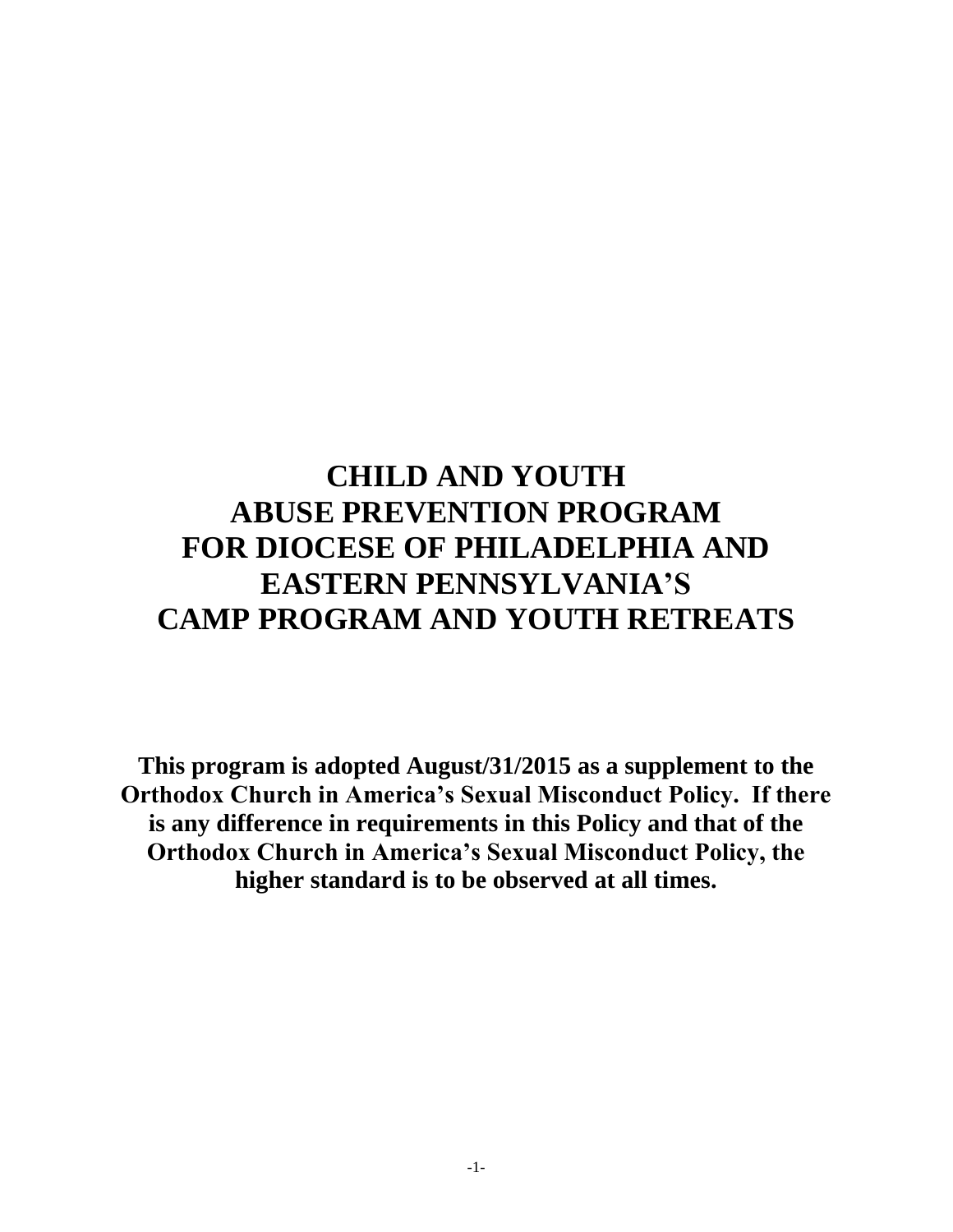## **CHILD AND YOUTH ABUSE PREVENTION PROGRAM FOR DIOCESE OF PHILADELPHIA AND EASTERN PENNSYLVANIA**

#### **Introduction**

To help protect children, the **DIOCESE OF PHILADELPHIA AND EASTERN PENNSYLVANIA** has adopted the following Child and Youth Abuse Prevention Program. It is important that all **DIOCESE OF PHILADELPHIA AND EASTERN PENNSYLVANIA** staff and volunteers understand and implement these guidelines to help prevent sexual abuse against children. The following includes the Purpose and Definitions for these guidelines, the outlines of Protection and Prevention, and an Acknowledgement to be signed by those people working with children.

#### **Purpose**

These procedures are designed to reduce the risk of child sexual abuse in order to:

- 1. Provide a safe and secure environment for children, youth, adults, members, volunteers, visitors, and staff.
- 2. Assist **DIOCESE OF PHILADELPHIA AND EASTERN PENNSYLVANIA** in evaluating a person's suitability to supervise, oversee, and/or exert control over the activities of children and youth.
- 3. Satisfy the concerns of parents and staff members with a screening process for staff and volunteers.
- 4. Provide a system to respond to alleged victims of sexual abuse and their families, as well as the alleged perpetrator.
- 5. Reduce the possibility of false accusations of sexual abuse made against volunteers and staff.

#### **Definitions**

The following terms used herein and are defined as follows:

- 1. *Staff*: Any pastor, minister, preacher, cleric, or lay leader overseeing the Camp Program.
- 2. *Children/Youth/Minor*: Any person who has not reached his/her 18th birthday or the age of majority as defined by state law.
- 3. *Adult*: Any person who has reached his/her 18th birthday or as defined by state law.
- 4. *Volunteer*: Means any unpaid person engaged in or involved in activities and who is entrusted with the care and supervision of minors or a person who directly oversees and/or exerts control or oversight over minors or adults.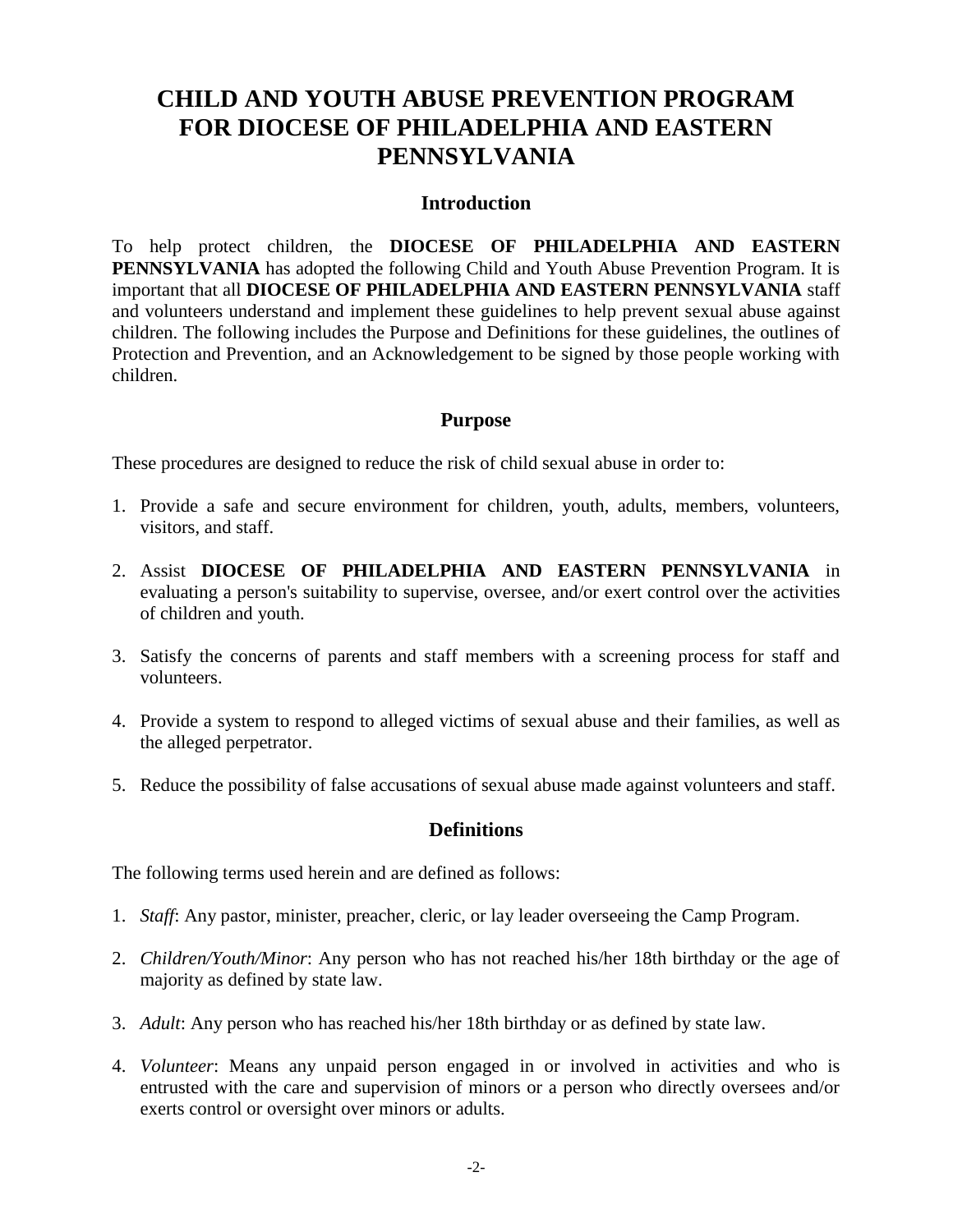- 5. *Sexual Abuse*: The employment, use, persuasion, inducement, enticement, or coercion of any minor or adult to engage in, or assist any other person to engage in, any sexually explicit conduct or any simulation of such conduct for the purpose of producing any visual depiction of such conduct or rape, and in cases of caretaker or inter-familial relationships, statutory rape, molestation, prostitution, or other form of sexual exploitation of minor or adult, or incest with a minor or adult, or as defined by federal and state law. This includes and is not limited to unwelcome sexual remarks, jokes, advances, leering, whistling, or sexual gestures; sexual touching, fondling, molestation, assault, or other intimate physical contact; compelling another person to engage in a sexual act by threats or fear or undue influence; and providing or displaying pornographic materials to another person.
- 6. *Child Emotional Abuse*: Verbal or nonverbal conduct including mental exploitation, degrading communication, or humiliating or threatening conduct that may or may not include bullying or as defined by state law.

# **Protection and Prevention**

### **Volunteer Screening Procedures**

The following screening procedures are to be used with staff and volunteers who are entrusted with the care and supervision of minors or a person who directly oversees and/or exerts control or oversight over minors. All information collected should be maintained in confidence.

1. *Staff Application and Volunteer Applications*: Any staff and volunteers who will work with a minor must complete the Staff Application and/or the Volunteer Application. The release statement attached to the Application must be signed by the individual completing the Application to apply for and qualify for service.

Our Staff Application includes questions regarding:

- Current and previous residence addresses.
- Current and previous employment, including addresses, dates, duties, titles, and reasons for leaving.
- Names and addresses of schools attended and degree(s) earned.
- References from previous employers and organizations that serve children.
- Pending criminal charges (where not prohibited by state law).
- Criminal history information.

Our Volunteer Application includes questions regarding:

- Current address.
- Volunteer experience.
- Criminal history information.
- Personal references.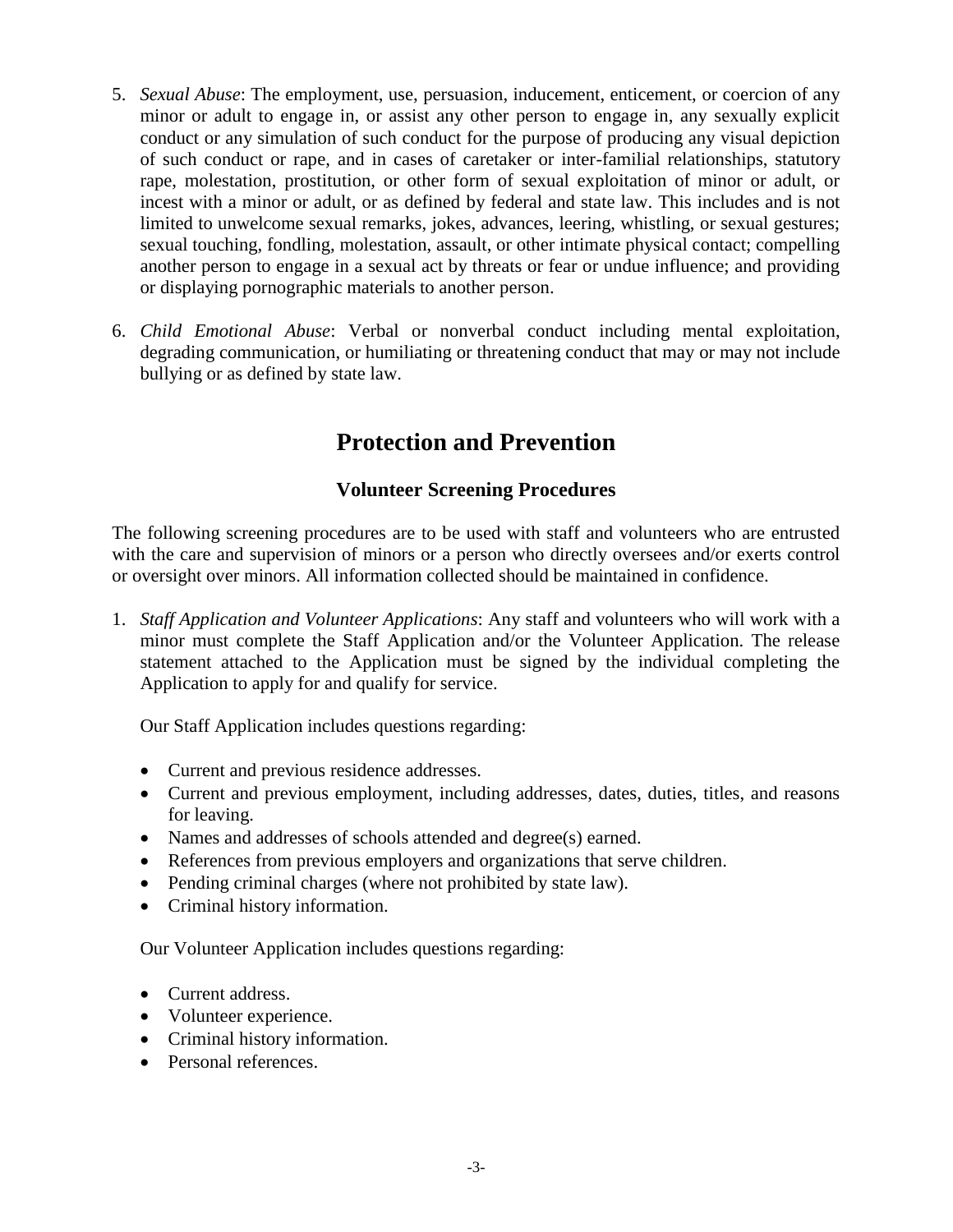Applications include a statement, which the applicant should acknowledge in writing, certifying that statements provided in the application are true and complete, and any misrepresentation or omission may be grounds for rejection of the applicant or for dismissal if he or she is employed. This statement authorizes **DIOCESE OF PHILADELPHIA AND EASTERN PENNSYLVANIA** to contact any individual or organization listed in the application.

- 2. Review all statements made in the application, paying specific attention to any gaps in time and irregular employment patterns or unexplained absence. Pursue these gaps with employers listed and in a subsequent interview.
- 3. Conduct interviews with qualified applicants.

If detrimental information is uncovered but the applicant remains desirable, discuss this information with the applicant. In the event the applicant is ultimately accepted as a volunteer, document the reasons for overriding the prior information.

Whenever possible, the **DIOCESE OF PHILADELPHIA AND EASTERN PENNSYLVANIA** will have an associate participate in the interview.

- 4. Contact all listed references for volunteers. Contact each of the volunteer applicant's references and ask for any information that might help determine the applicant's suitability for the position. If a response is not received within a reasonable period of time, follow up and keep notes if possible.
- 5. Contact all listed references and employers for staff. Inquire as to the reason the applicant left and ask for any information that might help determine the applicant's suitability for the position. If a response is not received within a reasonable period of time, follow up and keep notes if possible.
- 6. *Criminal Background Check*: The **DIOCESE OF PHILADELPHIA AND EASTERN PENNSYLVANIA** will conduct a criminal background check on all staff and volunteers who are entrusted with the care and supervision of minors or a person who directly oversees and/or exerts control or oversight over minors. All criminal background checks will be updated annually and fulfill current Pennsylvania State Law Requirements..
- 7. All volunteers will be required to review and sign the Child and Youth Abuse Prevention Program.

### **Confidentiality**

Information obtained through the screening, application, reference check, interview, and criminal background check will be kept in confidence, unless otherwise required by law. All information discovered or obtained through the above-referenced means will be kept in a secure location and access to it will be restricted if possible. These materials will be archived.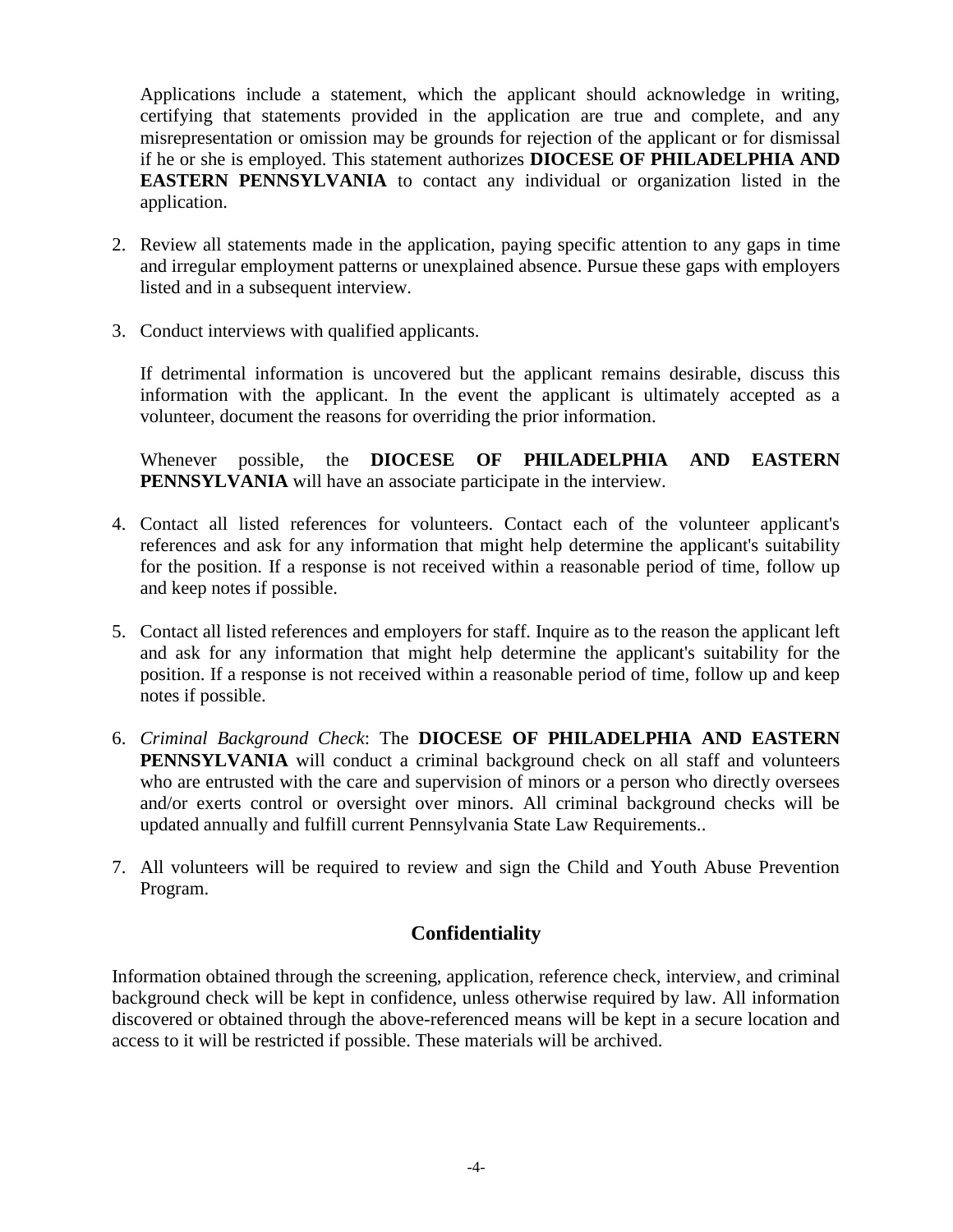#### **Supervision Procedures**

Unless an extenuating situation exists, the **DIOCESE OF PHILADELPHIA AND EASTERN PENNSYLVANIA**:

- 1. Will have adequate number of screened and trained staff or volunteers present at events involving minors. Supervision will increase in proportion to the risk of the activity.
- 2. Will monitor facilities during activities involving children.
- 3. Will release minors only to a parent or guardian and utilize sign-in and sign-out sheets.
- 4. Will obtain written parental permission, including a signed medical treatment form and emergency contacts, before taking minors on trips and should provide information regarding the trip.
- 5. Will use two staff or volunteers when transporting minors in vehicles.
- 6. Will require that young children be accompanied to the restroom and the staff or volunteer wait outside the facility to escort the child back to the activity. Whenever possible, the escort will be the same sex as the minor.
- 7. Will encourage minors to use a "buddy system" whenever minors go on trips off of **DIOCESE OF PHILADELPHIA AND EASTERN PENNSYLVANIA** property.
- 8. Will screen all staff and volunteers and approve those individuals in advance for any overnight activities.
- 9. Will designate a "confidential counselor" to whom any minor can go at any time, without special permission, to discuss any problems he or she is having.

### **Behavioral Guidelines for Religious Organization Staff**

All volunteers and staff will observe the following guidelines:

- 1. Do not provide alcoholic beverages, tobacco, drugs, contraband, or anything that is prohibited by law to minors.
- 2. To the extent possible, the **DIOCESE OF PHILADELPHIA AND EASTERN PENNSYLVANIA** events that are co-educational will have both male and female chaperones.
- 3. Whenever possible, at least two unrelated staff or volunteers will be in the room when minors are present. Doors will be left fully open if one adult needs to leave the room temporarily and during arrival to the class or event before both adults are present. Speaking to a minor or minors one-on-one should be done in public settings where staff or volunteers are in sight of other people.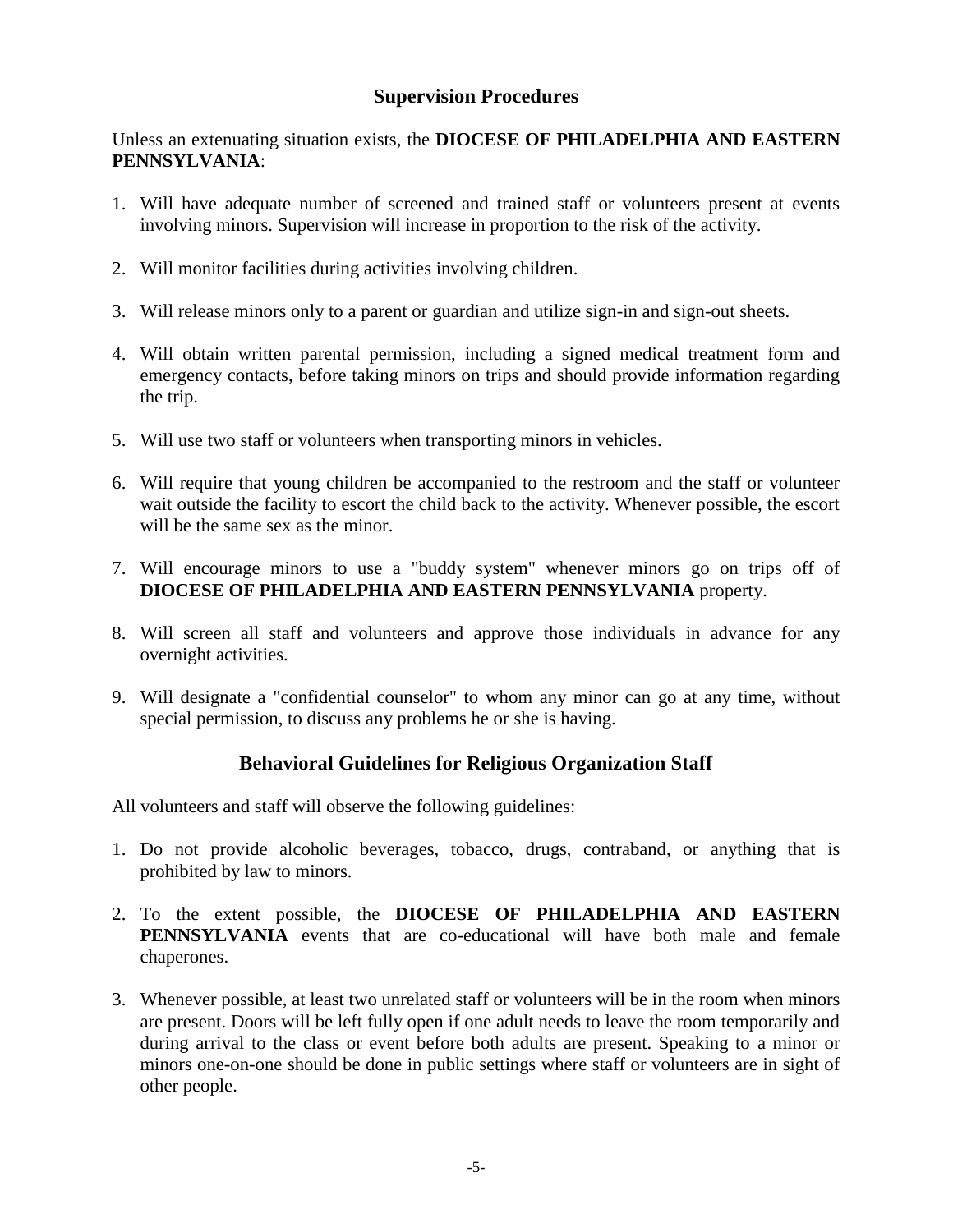- 4. Avoid all inappropriate touching with minors. All touching shall be based on the needs of the individual being touched, not on the needs of the volunteer or staff. In the event a minor initiates physical contact and/or inappropriate touching, it is appropriate to inform the minor that such touching is inappropriate.
- 5. Never engage in physical discipline of a minor. Volunteers and staff shall not abuse minors in any way, including but not limited to physical abuse, verbal/mental abuse, emotional abuse, and sexual abuse of any kind.
- 6. If you recognize an inappropriate relationship developing between a minor and adult, maintain clear professional boundaries and refer the minor to another individual with supervisory authority.
- 7. If one-on-one pastoral care is necessary, avoid meeting in isolated environments.
- 8. Anyone who observes abuse of a minor will take appropriate steps to immediately intervene and provide assistance. Report any inappropriate conduct to the proper authorities and officials of **DIOCESE OF PHILADELPHIA AND EASTERN PENNSYLVANIA** for handling.

#### **Disqualification**

No person may be entrusted with the care and supervision of minors or may directly oversee and/or exert control or oversight over minors who has been convicted of the offenses outlined below, been on a probated sentence or received deferred adjudication for any offense outlined below, or has presently pending any criminal charges for any offense outlined below until a determination of guilt or innocence has been made, including any person who is presently on deferred adjudication. The following offenses disqualify a person from care, supervision, control, or oversight of minors:

- 1. Any offense against minors as defined by state law.
- 2. A misdemeanor or felony offense as defined by state law that is classified as sexual assault, indecency with a minor or adult, assault of a minor or adult, injury to a minor or adult, abandoning or endangering a minor, sexual performance with a minor or adult, possession or promoting child pornography, enticing a minor, bigamy, incest, drug-related offenses, or family violence.
- 3. A prior criminal history of an offense against minors.

### **Response to Sexual Abuse**

**The DIOCESE OF PHILADELPHIA AND EASTERN PENNSYLVANIA** will respond promptly to investigate any accusation of sexual abuse. All accusations of sexual abuse will be taken seriously. It is important to be appropriately respectful to the needs and feelings of those who allege sexual abuse and those who have been accused of sexual abuse.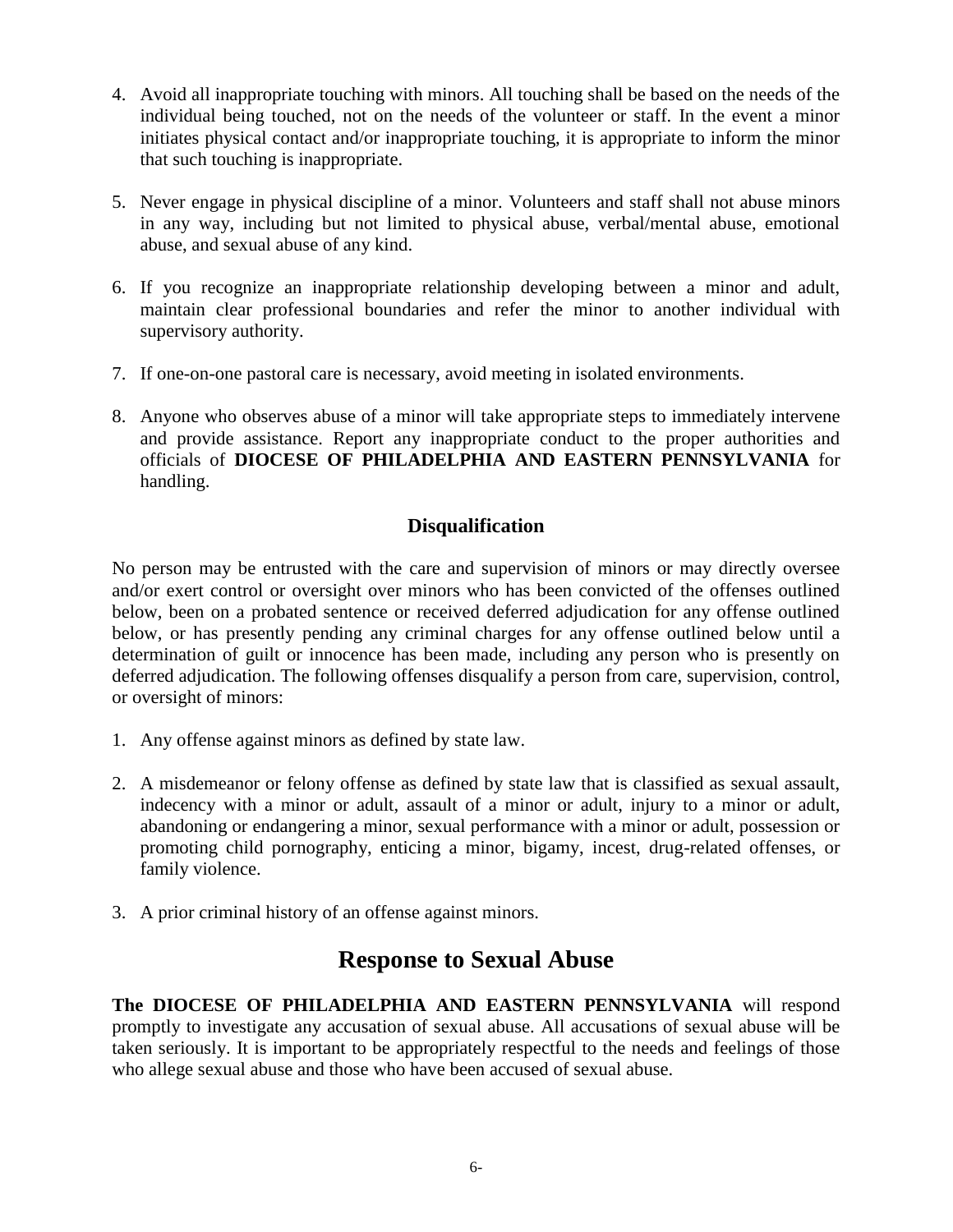*All accusations will be reported to the Office of Review of Sexual Abuse and Misconduct Allegations of the Orthodox Church in America, chaired by the Chancellor of the OCA, who will appoint a Response Team to investigate the allegations.*

When an allegation is made involving sexual abuse, the person reporting the complaint is to be told about the guidelines and the procedures to be followed. The Chancellor or an appointed person will begin investigating the allegations and may use the assistance of legal counsel or other consultants. If the Chancellor is the individual accused of sexual abuse, then the Metropolitan of the Orthodox Church in America will conduct the investigation or appoint an investigator. The investigation will be conducted as follows:

- 1. Report the incident to appropriate authorities in accordance with the state mandatory reporting laws.
- 2. Report the matter to **DIOCESE OF PHILADELPHIA AND EASTERN PENNSYLVANIA's** insurance carrier.
- 3. Cooperate with authorities and the insurance carrier.
- 4. The **DIOCESE OF PHILADELPHIA AND EASTERN PENNSYLVANIA** may suspend the alleged offender while a confidential investigation is being conducted.
- 5. An official of the Orthodox Church in America from the Office of Review of Sexual Misconduct Allegations will send the final report of the Response Team will then send the report of their findings to the Diocesan Bishop of **DIOCESE OF PHILADELPHIA AND EASTERN PENNSYLVANIA**, which will include recommendations of actions.
- 6. An official of **DIOCESE OF PHILADELPHIA AND EASTERN PENNSYLVANIA** will meet with the alleged perpetrator and notify him/her of the results of the investigation and recommendations for actions.
- 7. An official of **DIOCESE OF PHILADELPHIA AND EASTERN PENNSYLVANIA** will meet with the alleged victim, along with his/her parents or guardians, and notify them of the results of the investigation and recommendations for actions.
- 8. During the investigation, an official of **DIOCESE OF PHILADELPHIA AND EASTERN PENNSYLVANIA** shall maintain contact with the alleged victim and his/her parents or legal guardian, and inform them of the actions taken and assist them in their process of healing.
- 9. An official of **DIOCESE OF PHILADELPHIA AND EASTERN PENNSYLVANIA** (and legal counsel or other consultants) may meet with the alleged perpetrator, the alleged victim, and any others with knowledge of relevant facts.
- 10. Communicate with criminal and civil legal counsel of **DIOCESE OF PHILADELPHIA AND EASTERN PENNSYLVANIA**.
- 11. Communicate with those affected by the ministry of the alleged perpetrator.